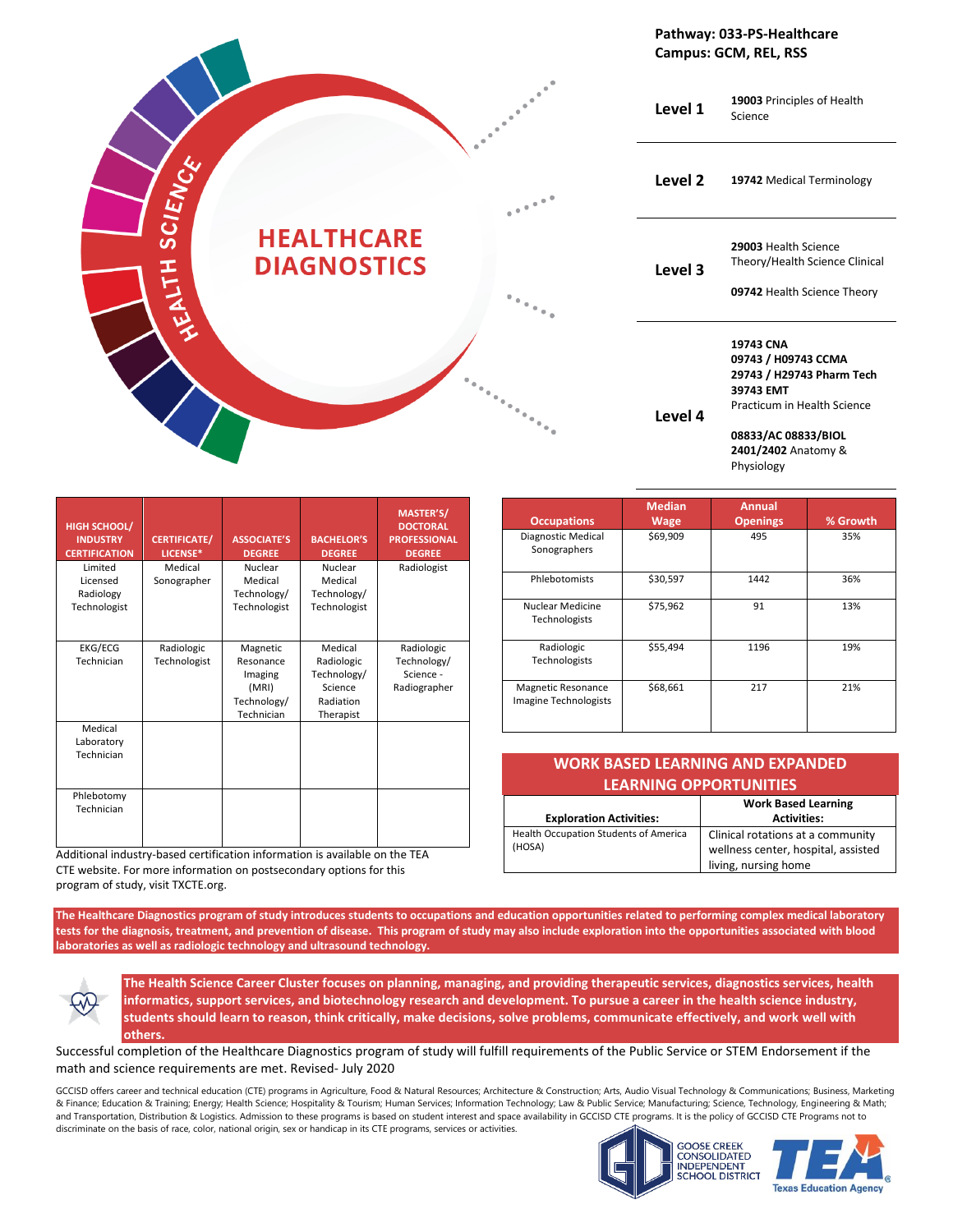# **COURSE INFORMATION**

### **19003 PRINCIPLES OF HEALTH SCIENCE GPA Level: Regular**

Grade Level: 9-12 Service ID: 13020200 (1 cr.) Prerequisites: None

This course is an introduction to the Health Science careers and terminology. It provides an overview of the therapeutic, diagnostic, health informatics, support services, and biotechnology research and development systems of the health care industry.

| 19742              | <b>IMEDICAL TERMINOLOGY</b>  |                                                                | <b>GPA Level: Regular</b> |
|--------------------|------------------------------|----------------------------------------------------------------|---------------------------|
| Grade Level: 10-12 | Service ID: 13020300 (1 cr.) | Prerequisites: None<br><b>Satisfies Technology Requirement</b> |                           |

Medical terminology is designed to introduce students to the structure of medical terms, including prefixes, suffixes, word roots, singular and plural forms, and medical abbreviations. Students develop the extensive medical vocabulary that will help them to succeed in healthcare occupations by comprehension of medical vocabulary appropriate to medical procedures, human anatomy and physiology and pathophysiology. Students will also develop technology and workplace skills by using word-processing software, spreadsheets and creating presentations.

| <b>29003</b>       | HEALTH SCIENCE THEORY/HEALTH SCIENCE CLINICAL |                                                                                     | GPA Level: Regular |
|--------------------|-----------------------------------------------|-------------------------------------------------------------------------------------|--------------------|
| Grade Level: 11-12 | Service ID: 13020410 (2 cr.)                  | Prerequisites: Course Application; Biology & Principles of Health<br><b>Science</b> |                    |

The Health Science Clinical course is designed to provide for the development of advanced knowledge and skills related to a wide variety of health careers. Students will employ hands-on experiences for continued knowledge and skill development. The student is expected to comply with specific industry standards related to safety and substance abuse and model industry expectations of professional conduct such as attendance, punctuality, personal appearance, hygiene, and time management. Students must be able to job shadow independently in medical environments.

Enrollment is limited and students are required to obtain vaccinations, flu shot, and drug testing (if required), to participate in this course. Course costs will vary based on course requirements. Approximate cost of uniform \$50.00.

| 09742              | <b>HEALTH SCIENCE THEORY</b> |                                                                              | GPA Level: Regular |
|--------------------|------------------------------|------------------------------------------------------------------------------|--------------------|
| Grade Level: 10-12 | Service ID: 13020400 (1 cr.) | Prerequisites: Course Application; Biology & Principles of Health<br>Science |                    |

The Health Science Theory course is designed to provide for the development of advanced knowledge and skills related to a wide variety of health careers. Students will employ hands-on experiences for continued knowledge and skill development.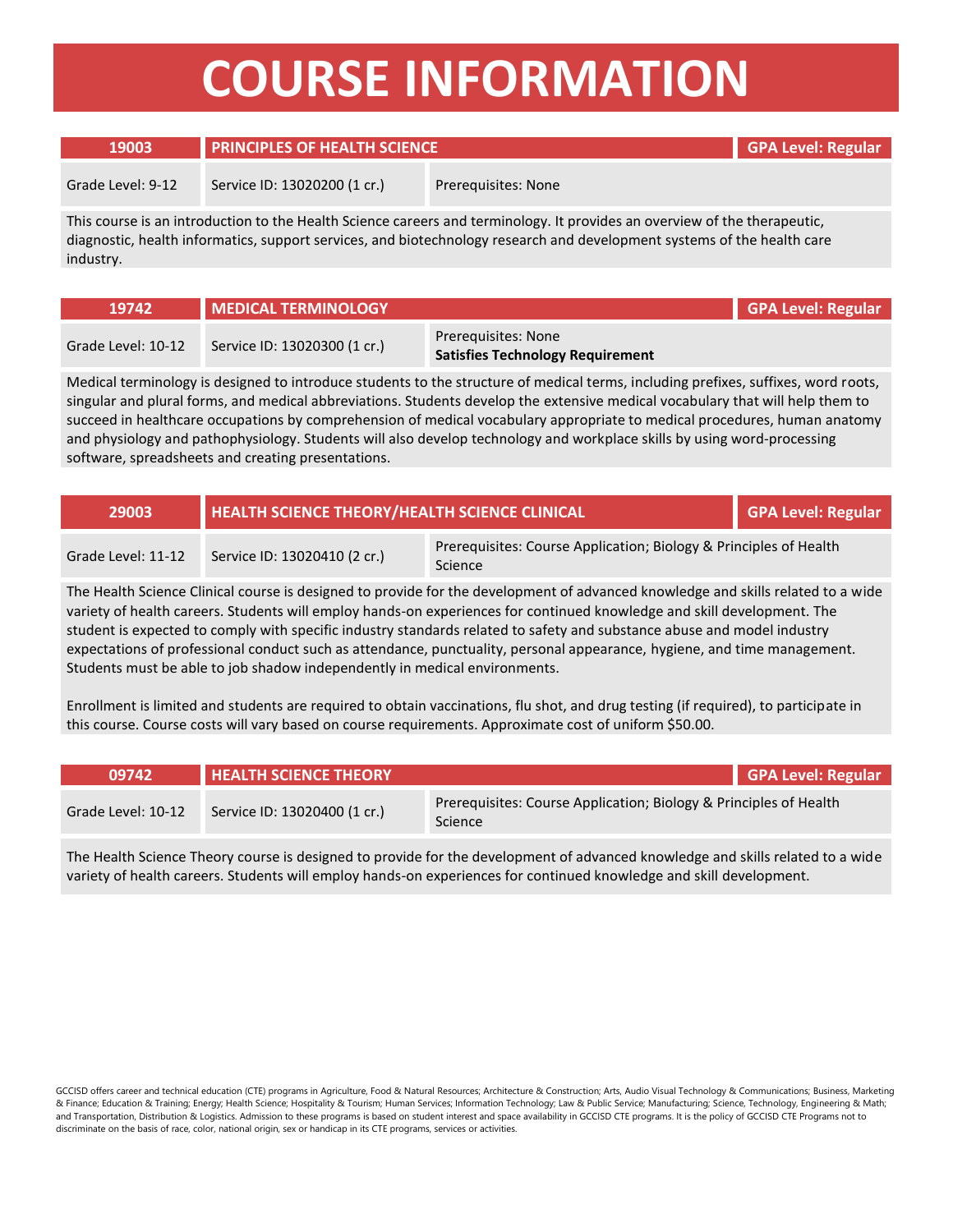# **COURSE INFORMATION**

### **19743 PRACTICUM IN HEALTH SCIENCE (CNA) – REL, RSS GPA Level: Regular**

Grade Level: 12 Service ID: 13020500 (2 cr.) Prerequisites: Course Application; Health Science Theory/Health Science Clinical or Medical Interventions

The Practicum in Health Science- Certified Nursing Assistant (CNA) course is designed to give students practical application of previously studied knowledge and skills. Practicum experiences will occur in a variety of locations. The student is expected to comply with specific industry standards related to safety and substance abuse and model industry expectations of professional conduct such as attendance, punctuality, personal appearance, hygiene, and time management. This course will prepare students for state certification testing to become credentialed and licensed as a CNA. Students are required to obtain vaccinations, a flu shot, fingerprinting, background check (and drug testing if required), to participate in this course. Transportation must be provided by student. Approximate cost of class- \$125.00 for testing, \$50.00 for uniform, \$30.00 for class workbook. Course costs may vary. A valid social security card is required for state licensing.

| 09743<br>H09743 | <b>PRACTICUM IN HEALTH SCIENCE (CCMA)</b> |                                                                                                              | <b>GPA Level: Regular</b><br><b>GPA Level: Honors</b> |
|-----------------|-------------------------------------------|--------------------------------------------------------------------------------------------------------------|-------------------------------------------------------|
| Grade Level: 12 | Service ID: 13020500 (2 cr.)              | Prerequisites: Course Application; Health Science Theory/Health<br>Science Clinical or Medical Interventions |                                                       |

The Practicum in Health Science- Certified Clinical Medical Assistant (CCMA) course is designed to give students practical application of previously studied knowledge and skills. Practicum experiences will occur in a variety of locations. The student is expected to comply with specific industry standards related to safety and substance abuse and model industry expectations of professional conduct such as attendance, punctuality, personal appearance, hygiene, and time management. This course will prepare students for national certification testing to become credentialed as a CCMA upon graduation. Students are required to obtain vaccinations, a flu shot, (fingerprinting and drug testing if required), to participate in this course. Course costs will vary based on course requirements. Transportation must be provided by student. Approximate cost of class- \$155.00 for testing and \$50.00 for uniform and \$30.00 for stethoscope.

| 29743<br>H29743 | <b>PRACTICUM IN HEALTH SCIENCE (PHARMACY TECH) - RSS</b> |                                                                                                                               | GPA Level: Regular<br><b>GPA Level: Honors</b> |
|-----------------|----------------------------------------------------------|-------------------------------------------------------------------------------------------------------------------------------|------------------------------------------------|
| Grade Level: 12 | Service ID: 13020500 (2 cr.)                             | Prerequisites: Course Application; Health Science Theory/Health<br>Clinical or Medical Interventions, Algebra II, & Chemistry |                                                |

This course is designed to give students practical application of previously studied knowledge and skills. Practicum experiences will occur in a pharmacy location. The student is expected to comply with specific industry standards related to safety and substance abuse and model industry expectations of professional conduct such as attendance, personal appearance, hygiene, and time management. This course will prepare students for national certification testing to become credentialed as a Pharmacy Technician upon graduation. Certification Exam - \$129 Students must provide their own transportation. Fingerprinting & Background Check - \$37, Scrubs - \$50 & Drug Testing - \$50 Some course cost may vary from those listed.